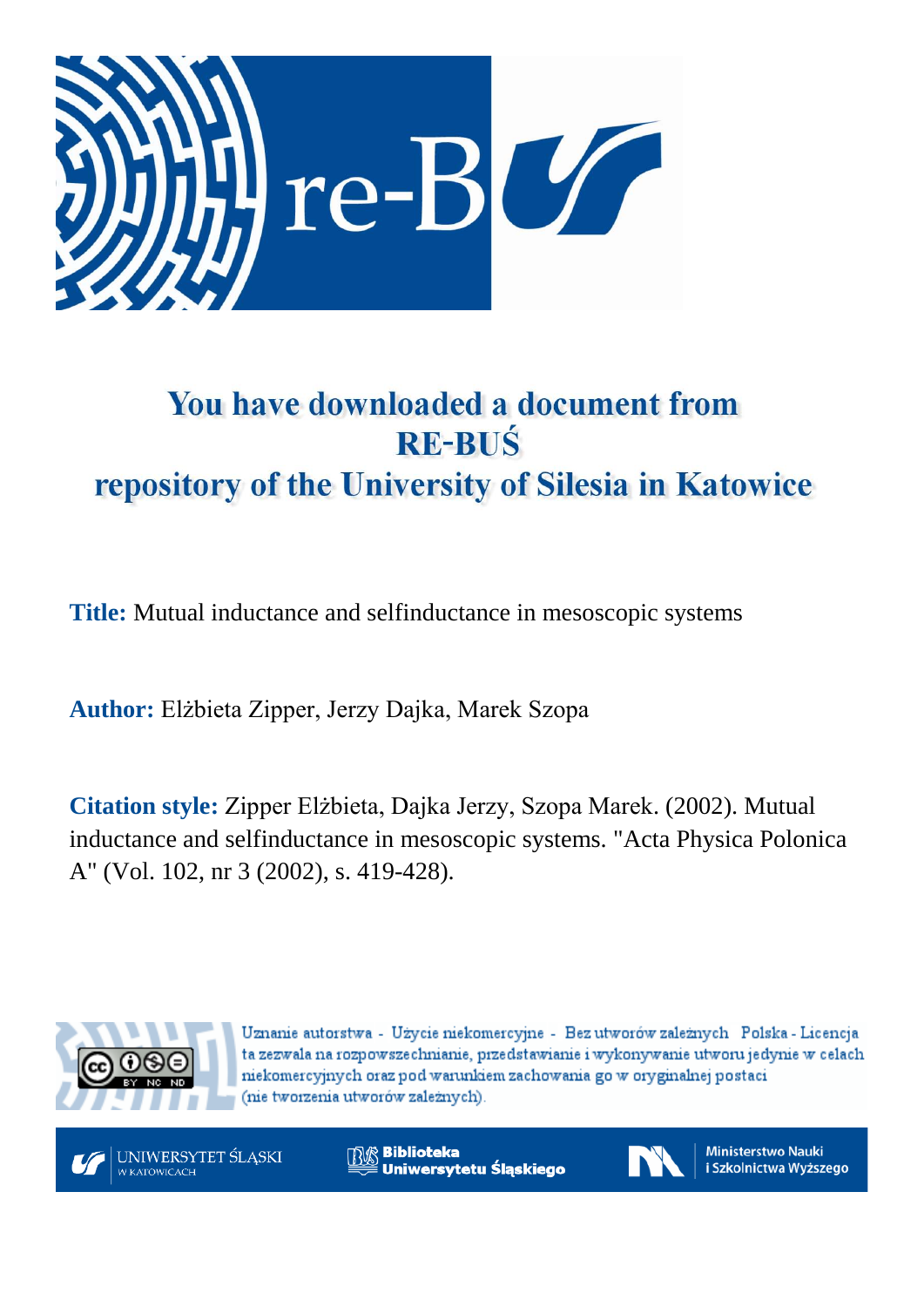# Mutual Inductance and Selfinductance in Mesoscopic Systems

E. ZIPPER, J. DAJKA AND M. SZOPA

Institute of Physics, University of Silesia Uniwersytecka 4, 40-007 Katowice, Poland

(Received March 7, 2002; in final form May 23, 2002)

The role played by the magnetostatic interaction in mesoscopic multichannel systems is discussed . We show that the interaction of currents from different channels, when taken in the selfconsistent mean field approximation, leads to selfinductance terms in the Hamiltonian producing an internal magnetic flux. Such multichannel systems can exhibit spontaneous flux or flux expulsion. The dependence of these phenomena on the parameters of the system is discussed.

PACS numbers: 73.23.Ra, 73.23.-b

#### 1. Introduction

In this paper we want to discuss and elucidate the role played by the mutual inductance and selfinductance in creating persistent selfsustaining currents in mesoscopic metallic or semiconducting systems. We perform some model calculations of persistent currents [1] in mesoscopic rings and cylinders induced by the static magnetic field in the presence of the magnetostatic (current-current) interaction. We assume spinless electrons, the inclusion of spin changes the picture mainly quantitatively. In the presented model calculations we also neglect the influence of disorder on persistent selfsustaining currents as it has been the subject of some earlier papers  $[2, 3]$ . We also argue with some earlier results found in the literature  $[4]$ .

(419)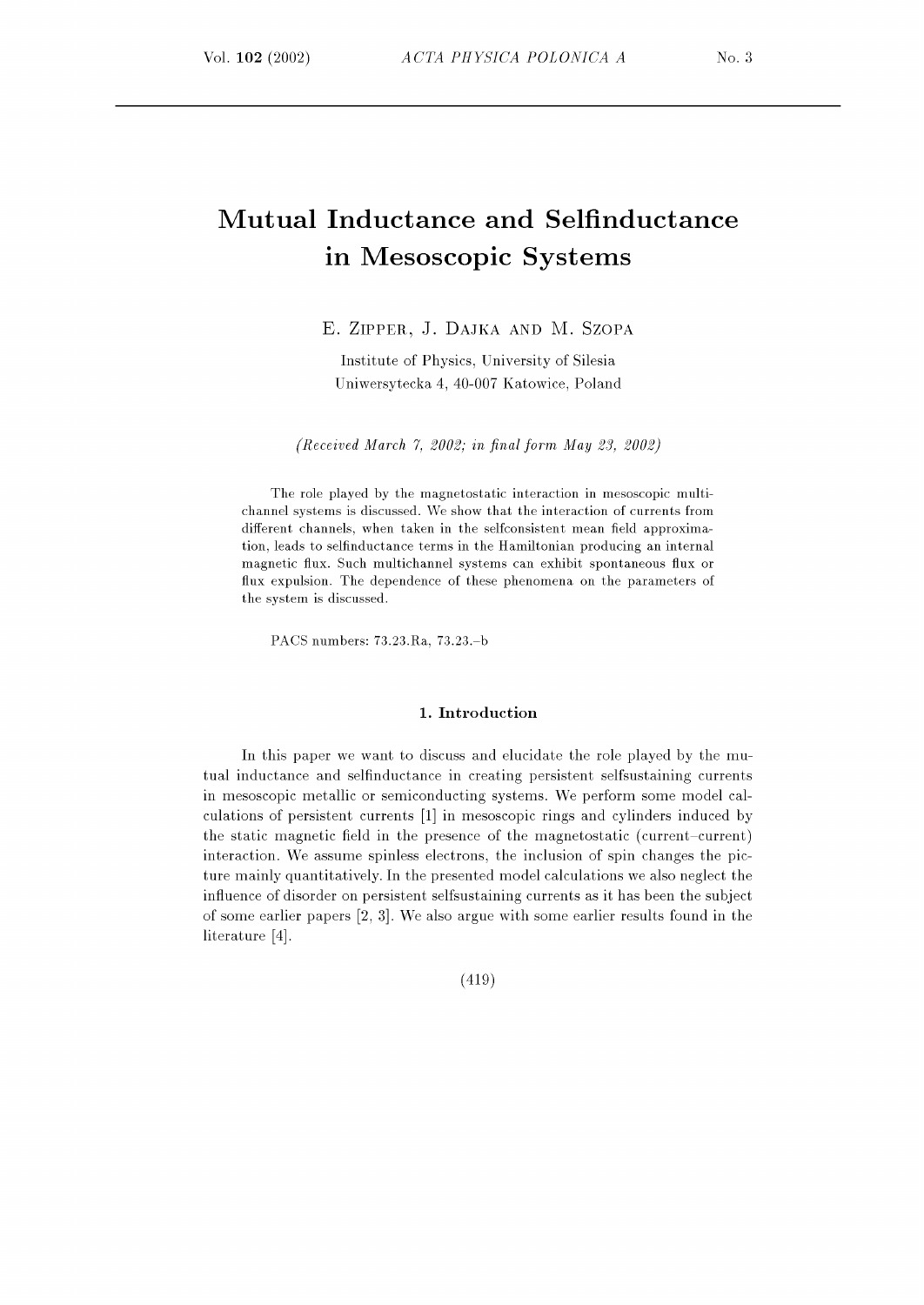### 2. A system of two coupled rings

The calculation of persistent selfsustaining currents for a system of two electrically isolated rings can be performed exactly [4]. The model of two interacting (in  $T = 0$  K limit) mesoscopic and quasi one-dimensional rings proposed by [4] can be extended. The current-flux characteristics  $I(\phi)$  of such a ring is a piecewise-linear function

$$
I(\phi) = -2I_0 \left[ \frac{\phi}{\phi_0} - q \left( \frac{\phi}{\phi_0} \right) \right],
$$
\n(1)

where  $I_0 = \frac{e\hbar N}{4\pi mR^2}$ , N is the number of conducting electrons,  $\phi_0 = \frac{\hbar}{e}$  is the flux unit and

$$
q(x) = \begin{cases} ||x|| & \text{if } N \text{ is odd,} \\ ||x|| + \frac{1}{2} & \text{if } N \text{ is even,} \end{cases}
$$
 (2)

where  $||x||$  indicates the integral part of x.

Let us consider the system of two coaxially placed rings of selfinductance  $L_i$ (where  $i = 1, 2$  is the number of the ring) coupled by the mutual inductance M. The magnetic fluxes  $\phi_1$  and  $\phi_2$  in the rings depend on the appropriate currents  $I_1$ and  $I_2$  according to

$$
\phi_1, 2 = L_{1,2}I_{1,2} + \mathcal{M}I_{2,1}.\tag{3}
$$

Equation  $(1)$  applied to both rings together with  $(3)$  form a system of four selfconsistent equations. For simplicity we shall assume the same geometry of both rings but possibly different number of electrons  $N_1$  and  $N_2$ . Further it is assumed that  $N_1$  and  $N_2$  differ by no more than a few electrons so we may neglect the difference of  $I_0$  for the rings. The solutions of the system (1) and (3) depend on the parity of  $N_1$  and  $N_2$  and yield spontaneous fluxes  $\phi_{s_1}$ , and  $\phi_{s_2}$  on both rings

$$
\frac{\phi_{s_{1,2}}}{\phi_0} = \frac{2I_0[\phi_0(\mathcal{M}q_{2,1} + Lq_{1,2}) + 2I_0q_{1,2}(L^2 - \mathcal{M}^2)]}{\phi_0^2 + 4I_0\phi_0L + 4I_0^2(L^2 - \mathcal{M}^2)}.
$$
\n(4)

The parameters  $q_i$ ,  $i = 1, 2$  indicate different solutions and take, in principle, arbitrary integer (if  $N_i$  is odd) or half integer (if  $N_i$  is even) values. The number of possible spontaneous solutions is however limited by the values of L and  $M$ . After some algebra one finds the following conditions for the possible solutions of  $(4)$ :

$$
\frac{\pm 2mq_2 \mp 2lq_1 \mp 2q_1 + 1 + 2l + l^2 - m^2}{1 + 2l + l^2 - m^2} > 0,
$$
  

$$
\frac{\pm 2mq_1 \mp 2lq_2 \mp 2q_2 + 1 + 2l + l^2 - m^2}{1 + 2l + l^2 - m^2} > 0,
$$
  
(5)

where l and m are real numbers defined by  $L = l \frac{\phi_0}{2I_0}$  and  $\mathcal{M} = m \frac{\phi_0}{2I_0}$ .

We are going to analyze some special cases. The existence of the solution for parallel  $(q_1 = q_2 = \frac{1}{2}$  or equivalently  $q_1 = q_2 = -\frac{1}{2}$ , antiparallel  $(q_1 = -q_2 = \frac{1}{2}$  or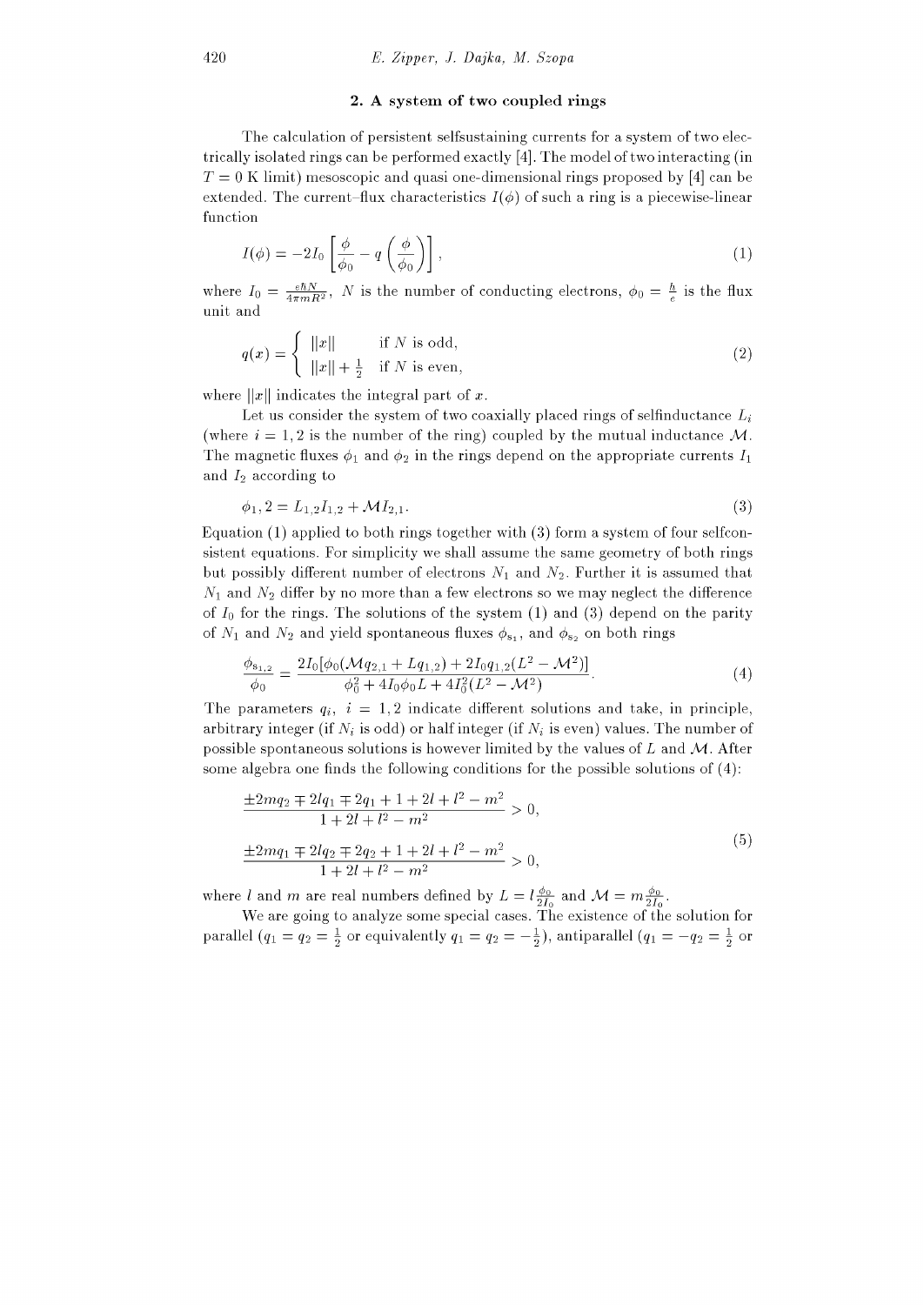$q_1 = -q_2 = -\frac{1}{2}$  coupling of two rings with even number of electrons as well as the trivial  $(q_1 = q_2 = 0, \phi_{s_i} = 0, i = 1, 2)$  solution for rings hosting an odd number of electrons is, in principle, proven since for any positive  $l$  and  $m$  (in a typical system  $l > m$ ) conditions (5) are satisfied. The same takes place for two coupled rings, one of which hosts an even while the other an odd number of conducting electrons if one considers  $q_1 = \frac{1}{2}$  (or  $q_1 = -\frac{1}{2}$ ) and  $q_2 = 0$  or vice versa.

Finally we analyze a parallel  $(q_1 = q_2 = q)$  and antiparallel  $(q_1 = -q_2 = q)$ cases for  $|q|$  exceeding  $\frac{1}{2}$ . For the first of above mentioned cases conditions (5) are equivalent to

 $l + m > 2q - 1$ ,

while for the other

 $l - m > 2q - 1.$ 

The "excited" solutions, with  $|q_i|$  exceeding  $\frac{1}{2}$ , are very unlikely to obtain due to large necessary values of l and m. For a typical ring with a radius 500 Å, thickness 5 Å and  $N = 10^4$  conducting electrons the value of l is of the order of  $10^{-3}$ ,  $10^{-4}$ , i.e. it is too small to obtain the spontaneous flux bigger than  $|q| < \frac{1}{2}$ . One can also see that for positive values of  $m$  to obtain "excited" spontaneous solutions the values of selfinductance and the mutual inductance add constructively for the parallel alignment while in the antiparallel case the mutual inductance weakens the magnetic coupling and acts destructively.

Concluding this case we see that at zero temperature selfinductance and mutual inductance are capable to maintain spontaneous currents only at the lowest possible level provided at least one of the rings carries an even number of electrons. The case of two coupled rings is important mainly for didactic purposes as the calculations can be performed exactly and it helps to understand the nature of magnetostatic interaction leading to spontaneous solutions. However in reality to support the current in the absence of an external flux one needs a large number of rings (channels) interacting via the magnetostatic interaction. Such a situation will be considered in the following chapters.

#### 3. The system of  $M$  coupled rings in a mean field approximation

Let us assume that we have  $M$  mesoscopic rings carrying currents in the presence of the external flux  $\phi_e$ . The calculation of persistent selfs ustaining currents cannot be performed exactly for large number of rings. One needs to apply some approximations.

The Hamiltonian of such system with the inclusion of the mutual interaction of ring currents is of the form  $[2]$ :

$$
H = \frac{1}{2m} \sum_{\lambda=1}^{M} \sum_{i=1}^{N_{\lambda}} \left( p_{i\lambda}^{0} - \frac{e\phi_{\rm e}}{2\pi R} \right)^{2} - \sum_{\lambda=1}^{M} \sum_{\lambda'=1,\lambda \neq \lambda'}^{M} \mathcal{M}_{\lambda\lambda'} I_{\lambda} I_{\lambda'}, \tag{6}
$$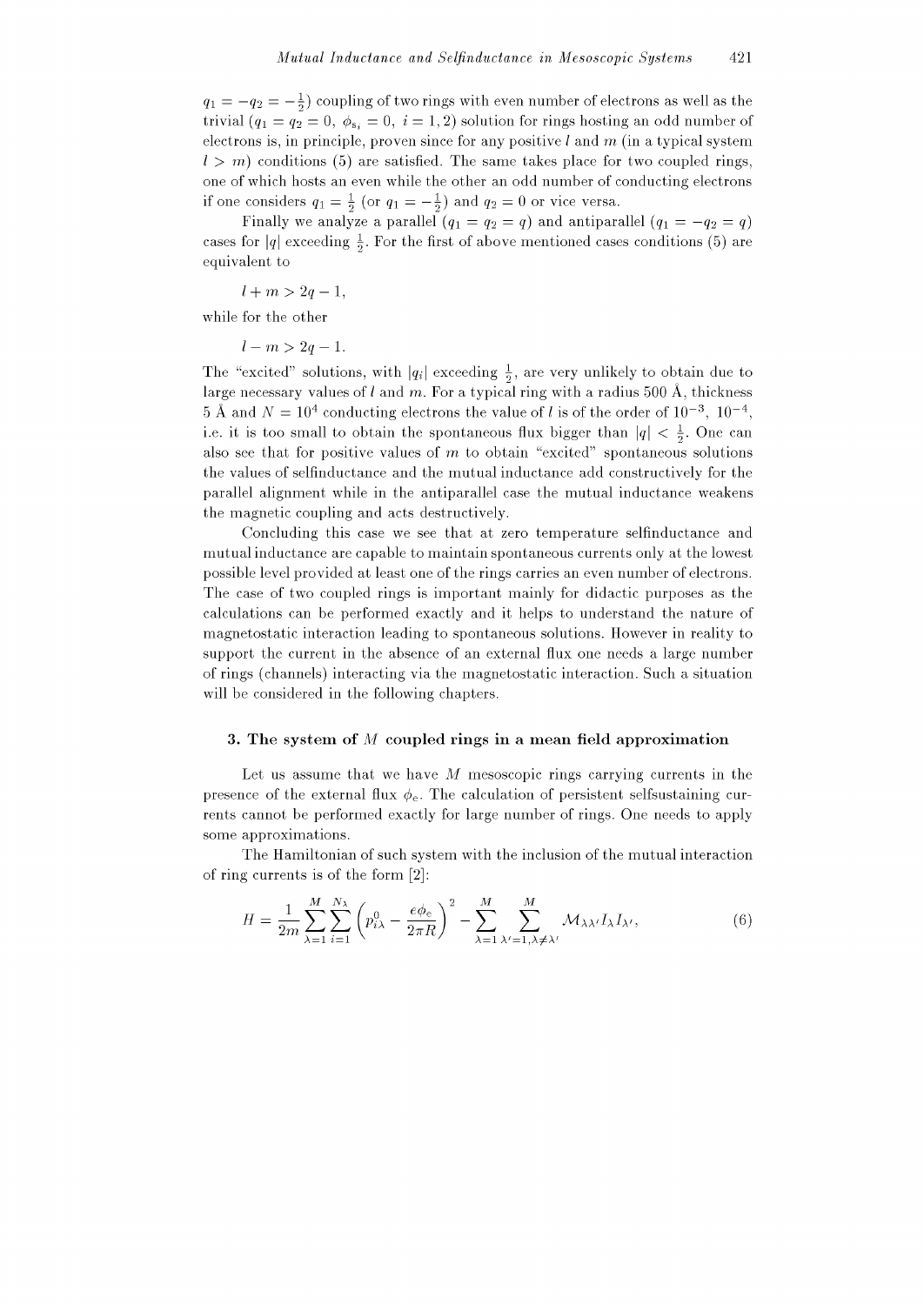where R is the ring radius,  $p_{i\lambda}^0 - \frac{e\phi_e}{2\pi R}$  is the canonical momentum of the electron of the *i*-th electron in the  $\lambda$ -th ring,  $I_{\lambda}$  is the current in the  $\lambda$ -th ring,  $\mathcal{M}_{\lambda\lambda'}$  is the mutual inductance coefficient and  $N_{\lambda}$  is the number of electrons in a  $\lambda$ -th ring. The interaction is long range and depends strongly on the sample geometry.

The mutual inductance for two coaxial circular rings is given by [5]

$$
\mathcal{M}_{\lambda\lambda'} = \mu_0 \sqrt{R_{\lambda} R_{\lambda'}} \left[ \left( \frac{2}{k} - k \right) K(k) - \frac{2}{k} E(k) \right], \tag{7}
$$

where  $k^2 = \frac{4R_\lambda R_\lambda}{(B_1 + B_2)^2}$  $\frac{4R_{\lambda}R_{\lambda'}}{(R_{\lambda}+R_{\lambda'})^2+z_{\lambda\lambda'}^2}R_{\lambda}$  is the radius of the  $\lambda$ -th ring and  $z_{\lambda\lambda'}$  is the distance between centers of the rings labeled by  $\lambda$  and  $\lambda'$ . K and E are complete elliptic integrals.

The dependence of  $\mathcal{M}_{\lambda\lambda'}$  on the distance between the rings centers for the coaxial situation is presented in Fig. 1.



Fig. 1. Mutual inductance in the case of coaxial  $(Eq. (7))$  alignment of two rings.

A calculation for  $M \gg 1$  interacting mesoscopic rings cannot be done exactly but we can perform, following  $[2]$ , a selfconsistent mean field approximation (SMFA) for the current-current interaction in Eq.  $(6)$ .

Let us take a mesoscopic cylinder of length  $l$  made of a set of stacked rings of radius  $R$ . The effective Hamiltonian obtained in SMFA [2] is of the form

$$
H_{\text{eff}} = \frac{1}{2m} \sum_{\lambda=1}^{M} \sum_{i=1}^{N_{\lambda}} \left[ p_{i\lambda}^{0} - \frac{e}{2\pi R} (\phi_{e} + \phi_{I}) \right]^{2} + \frac{1}{2} \tilde{L} I^{2}, \qquad (8)
$$

where  $\tilde{L} = \frac{\mu_0 \pi R^2}{l}$  $\frac{\pi R^2}{l}$  is the selfinductance of a cylinder, I is the total current in the cylinder,  $\phi_I = \tilde{L}I$  and

$$
I = \sum_{\lambda=1}^{M} \langle I_{\lambda} \rangle.
$$
 (9)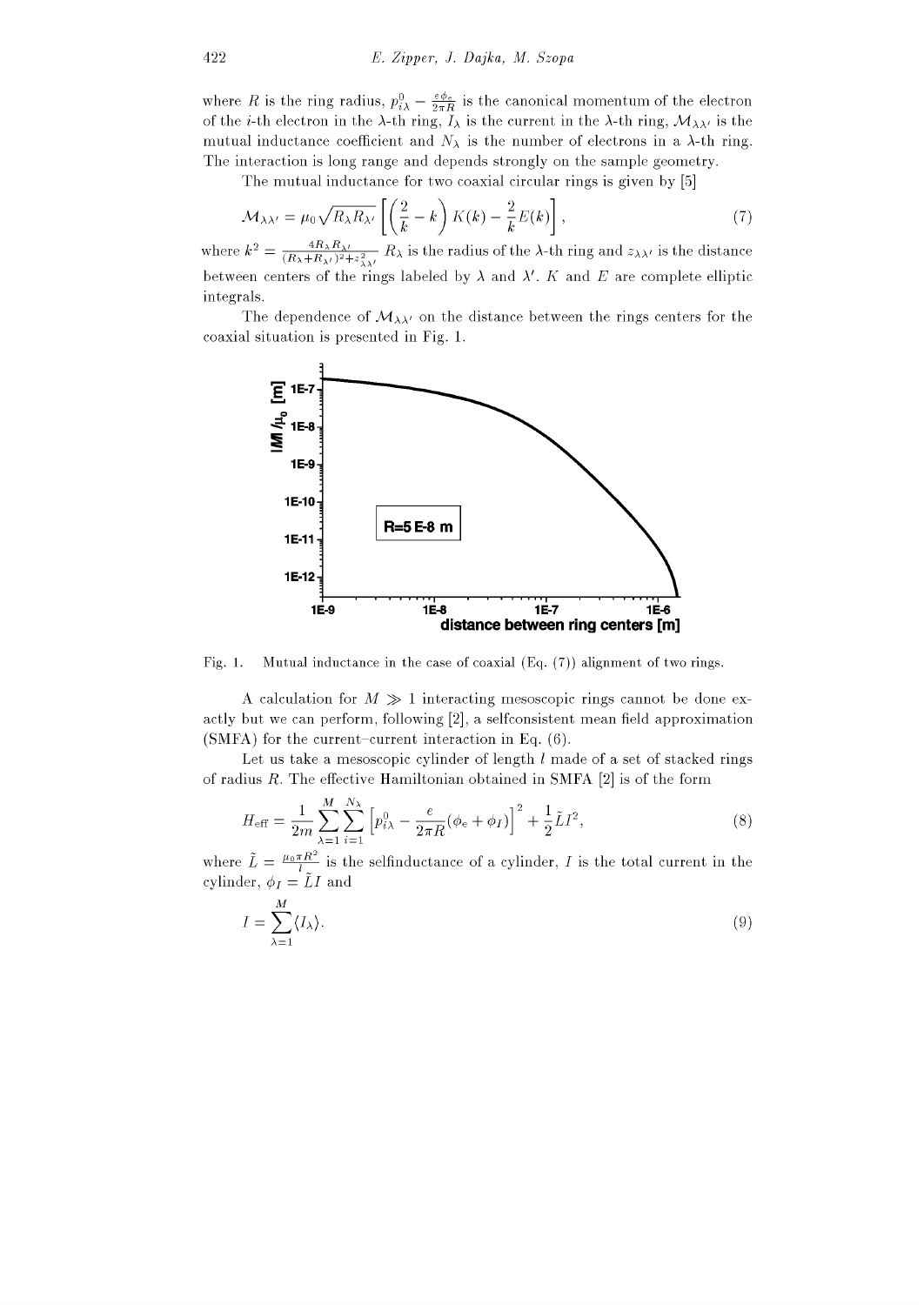It follows from Eq. (8) that each electron feels an effective magnetic flux which is a sum of an external magnetic flux and the flux  $\phi_I$  coming from the currents itself

$$
\phi = \phi_{\rm e} + \phi_I. \tag{10}
$$

We see that the mutual interaction of currents from different rings results in a selfinductance of cylinder.

Till now we considered only the magnetic interaction of currents from different rings. However a ring of finite thickness has many transverse channels and we now take into account both the interaction of currents from different channels in each ring and the interaction of currents from  $M$  stacked rings. The effective Hamiltonian in the SMFA reads

$$
H_{\text{eff}} = \frac{1}{2m} \sum_{\lambda=1}^{M} \sum_{\kappa=1}^{M_{\lambda}} \sum_{i=1}^{N_{\kappa\lambda}} \left[ p_{i\kappa\lambda}^{0} - \frac{e}{2\pi R} (\phi_{\text{e}} + \phi_{I\lambda}) \right]^{2}
$$

$$
+ \frac{1}{2} \tilde{L} I^{2} + \frac{1}{2} \sum_{\lambda=1}^{M} L_{\lambda} \langle I_{\lambda} \rangle^{2}, \tag{11}
$$

where

$$
\phi_{I\lambda} = \tilde{L}I + L_{\lambda}\langle I_{\lambda}\rangle
$$

and

$$
L_{\lambda} = \mu_0 R \left( \ln \frac{16R}{d_{\lambda}} - \frac{7}{4} \right)
$$

 $L_{\lambda}$  is a selfinductance of a  $\lambda$ -th ring. Here again the mutual interaction of currents from different channels in a single ring results in a selfinductance of a ring.  $M_{\lambda}$  is the number of channels in the  $\lambda$ -th ring,  $M_{\lambda} = \frac{\pi (d_{\lambda}/2)^2}{a^2}$  where  $d_{\lambda}$  is the thickness of the  $\lambda$ -th ring  $(d_{\lambda} \ll R)$  and a is the lattice constant.  $N_{\kappa\lambda}$  is the number of electrons in the  $\kappa$ -th channel of the  $\lambda$ -th ring.

In the following, for simplicity, we assume that the rings are identical, the extension to different rings is straightforward, but the precise calculations have to be done then numerically.

Thus

$$
\phi_{I\lambda} \equiv \phi_I = \tilde{L}(1+\delta)I = \left(\tilde{L} + \frac{L}{M}\right)I,\tag{12}
$$

where

$$
\delta = \frac{L/M}{\tilde{L}}, \quad L_{\lambda} \equiv L = \mu_0 R \left( \ln \frac{16R}{d} - \frac{7}{4} \right), \tag{13}
$$

and the last two terms in Eq.  $(11)$  take the form

$$
\frac{1}{2}\tilde{L}I^2 + \frac{1}{2}\sum_{\lambda=1}^M L_{\lambda} \langle I_{\lambda} \rangle^2 = \frac{1}{2}\tilde{L}(1+\delta)I^2.
$$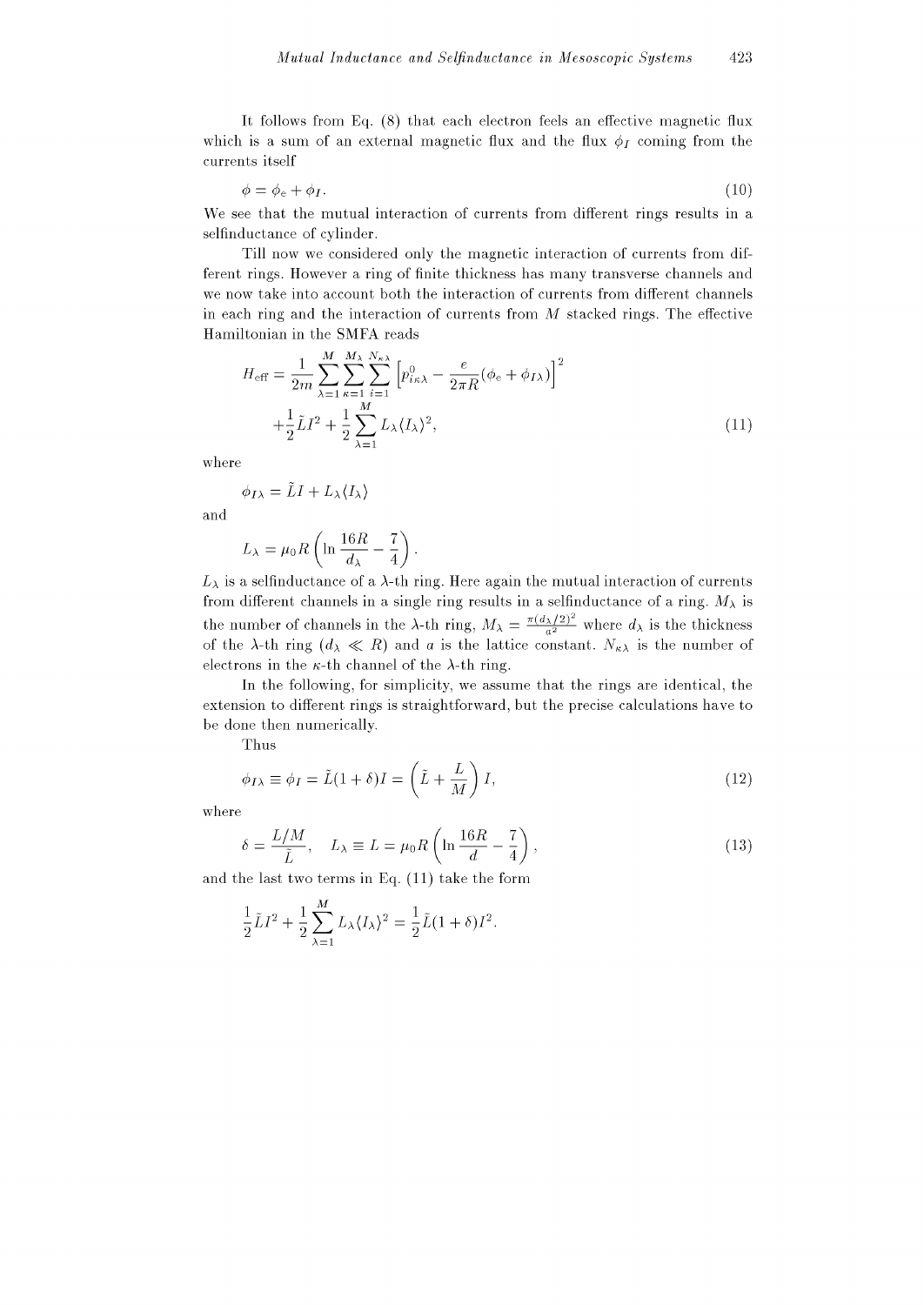The flux  $\phi_I$  contains now the contribution coming from the selfinductance L of each ring and that from the selfinductance  $\tilde{L}$  of the cylinder, the parameter  $\delta$ reflects the ratio of the two contributions.

#### 4. Spontaneous flux and flux expulsion

It is well known [6, 7] that persistent currents in multichannel system depend on the correlation of currents from different channels *i.e.* on the shape of the Fermi surface (FS). Assuming that each ring is made of a material of density  $\rho$  with flat FS, the total current in the cylinder is given by the formula (9) with

$$
\langle I_{\lambda} \rangle = M_{\rm r} \frac{e\hbar}{2\pi m R^2} \sum_{n=-\infty}^{\infty} \left( n - \frac{\phi}{\phi_0} \right) f_{\rm FD}(T),\tag{14}
$$

where  $n$  is the orbital quantum number for the electron going along the circumference of the ring,  $f_{FD}(T)$  is the Fermi-Dirac distribution,  $\phi_0 = \frac{h}{e}$ ,  $M_r = \pi \frac{d^2}{4a^2}$  is the number of transverse channels of a single ring,  $a$  is the lattice constant.

In the following we discuss the  $T=0$  case. The temperature dependence of the persistent and selfsustaining currents has been given elsewhere (see e.g.  $(6, 7)$ ).

Let us consider at first a stack of rings with an even number of electrons in each channel. Such rings react with the paramagnetic reaction to  $\phi_e$ . Equations  $(9)$ ,  $(10)$ ,  $(12)$  form the selfconsistent equations for the flux and one can look for the spontaneous flux solutions in the absence of an external flux. After some algebra one obtains the formula for spontaneous flux in a cylinder

$$
\phi_{\rm s} = \frac{1}{2 + \frac{\phi_0}{\tilde{L}(1+\delta)M I_0}} \phi_0,\tag{15}
$$

where  $I_0 = \frac{e\hbar N}{4\pi m R^2}$ , N is the number of electrons in a single ring.

Assuming that the distance between the ring centers in the cylinder is  $b$  one gets from Eq.  $(13)$ 

$$
\delta = \frac{b(\ln \frac{16R}{d} - \frac{7}{4})}{\pi R} \tag{16}
$$

and the formula for  $\phi_s$  takes the form

$$
\phi_{s} = \frac{1}{2 + \frac{16\lambda^{2}b}{\pi d^{2}R(1+\delta)}}\phi_{0},\tag{17}
$$

where

$$
\lambda^2 = \frac{m}{\mu_0 \rho e^2}.\tag{18}
$$

Assuming the electron density  $\rho$  as for copper  $\rho = 4 \times 10^{-2}$  Å<sup>-3</sup> we get  $\lambda =$  $2.7 \times 10^2$  Å.

We are now ready to discuss the solutions of Eq.  $(15)$  (or equivalently of Eq. (17)) in different cases. For the set of densely packed rings, so that  $b \ll R$ ,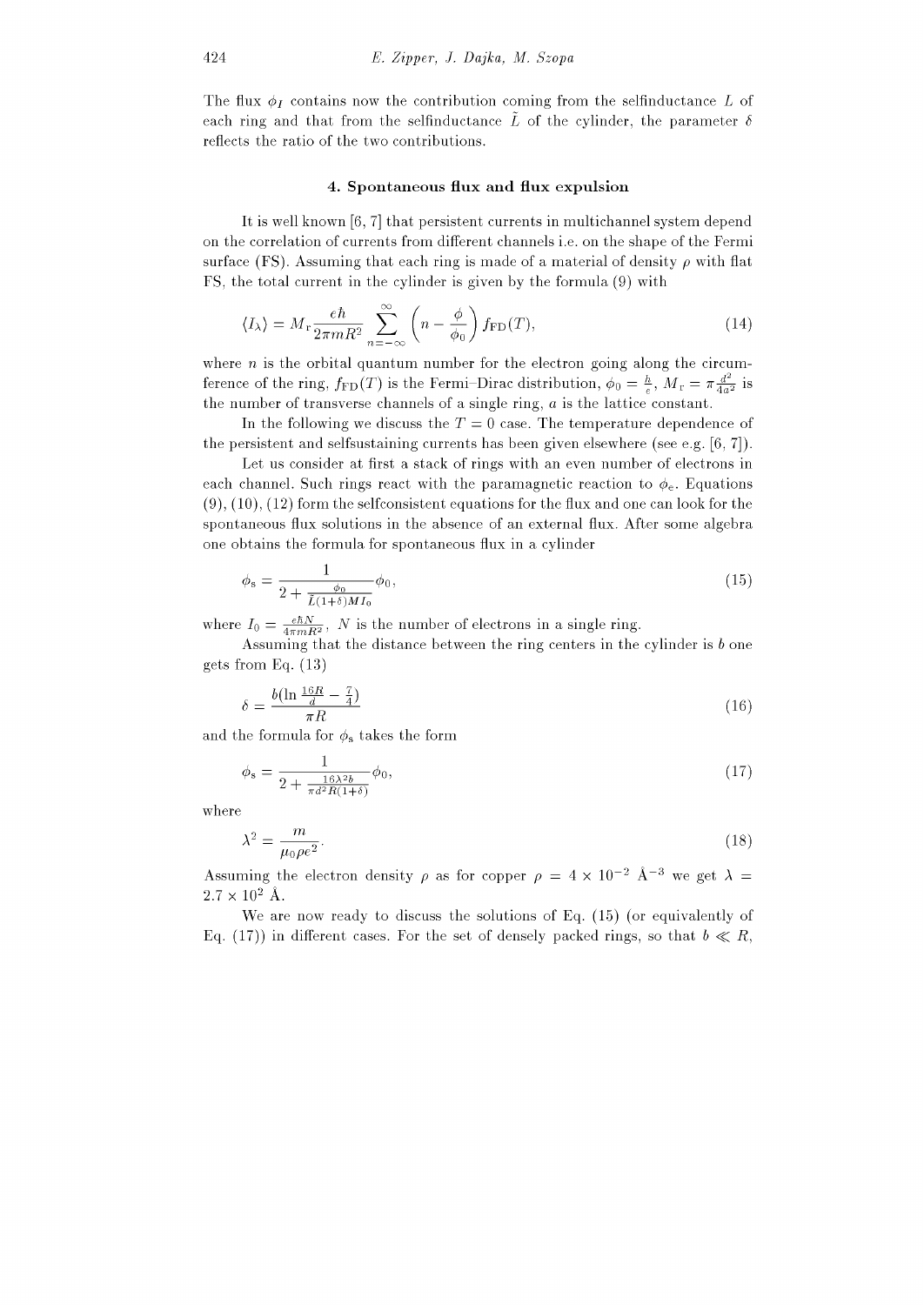the parameter  $\delta$  is much smaller than one ( $\delta \ll 1$ ) and  $\phi_s$  is determined by the inductance  $\tilde{L}$  of the cylinder. For thin rings e.g.  $d \approx 5$  Å,  $R \approx 10^4$  Å,  $b = 10^2$  Å:

 $\phi_{\rm s} \approx 7 \times 10^{-3} \phi_{\rm 0}$ 

i.e. it is negligible. However,  $\phi_s$  increases with increasing R and d and for e.g.  $d \approx 30 \text{ Å}$ ,  $R \approx 5 \times 10^4 \text{ Å}$ ,  $b = 10^2 \text{ Å}$  one gets a substantial  $\phi_s$ .

 $\phi_{\rm s} \approx 0.33 \phi_0$ .

One should stress that the considerations performed here and in [4] neglect the  $r$  dependence of the flux ( $r$  is the coordinate measured along the ring thickness) and are thus valid for  $d \ll R$ .

Therefore, contrary to conclusions in [4], we will never obtain the maximal value of  $\phi_s$ ,  $\phi_s^{\text{max}} = \frac{\phi_0}{2}$  in a cylinder of small thickness and R in the mesoscopic regime. The calculations for  $d \geq R$  are in progress and results will be published in a forthcoming paper.

The above calculations were performed for material with flat FS. There is then the perfect correlation of currents from different channels and the current is the strongest.

If the rings forming a cylinder are made of a material with a spherical FS there is almost no correlation of currents from different channels [6, 7] and the formula for the spontaneous flux takes then the form

$$
\phi_s^{\text{sph}} = \frac{1}{2 + \frac{8\lambda^2 b}{\sqrt{\pi} dRa}} \phi_0.
$$
\n(19)

In this situation we get much smaller spontaneous flux  $\phi_{\rm s}^{\rm sph} \approx 0.1\phi_0$  for the set of parameters as in the previous example.

Till now we discussed the solutions of Eq. (17) in the case of densely packed rings  $(b \ll R)$  where the effect of ring selfinductance was negligible. The influence of L increases with increase in the distance b of the ring centers and for  $b \approx R$ both  $\tilde{L}$  and L determine the magnitude of spontaneous flux. With further increase in b, for  $b \gg R$ ,  $\delta \gg 1$  and  $\phi_s$  is determined mainly by L. If one considers at first rings with flat FS and even number of electrons in each channel, one obtains from Eq. (17) in the limit  $b \gg R$  the following equation for  $\phi_s$ .

$$
\phi_{\rm s} = \frac{1}{2 + \frac{16\lambda^2}{d^2(\ln\frac{16R}{d} - \frac{7}{4})}} \phi_0.
$$
\n(20)

We see that  $\phi_s$  increases with increasing d and for e.g.  $R = 10^4$  Å,  $d = 3 \times 10^2$  Å we obtain a relatively large spontaneous flux

$$
\phi_{\rm s}=0.21\phi_0.
$$

However, with reducing the thickness d of the ring,  $\phi_s$  decreases and for quasi 1D ring we get  $\phi_s \approx 10^{-4} \phi_0$ . Thus the statement in [4] that  $\phi_s$  approaches its maximal value  $\phi_s^{\text{max}} = \frac{\phi_0}{2}$  as the thickness of the wire is vanishingly small is incorrect.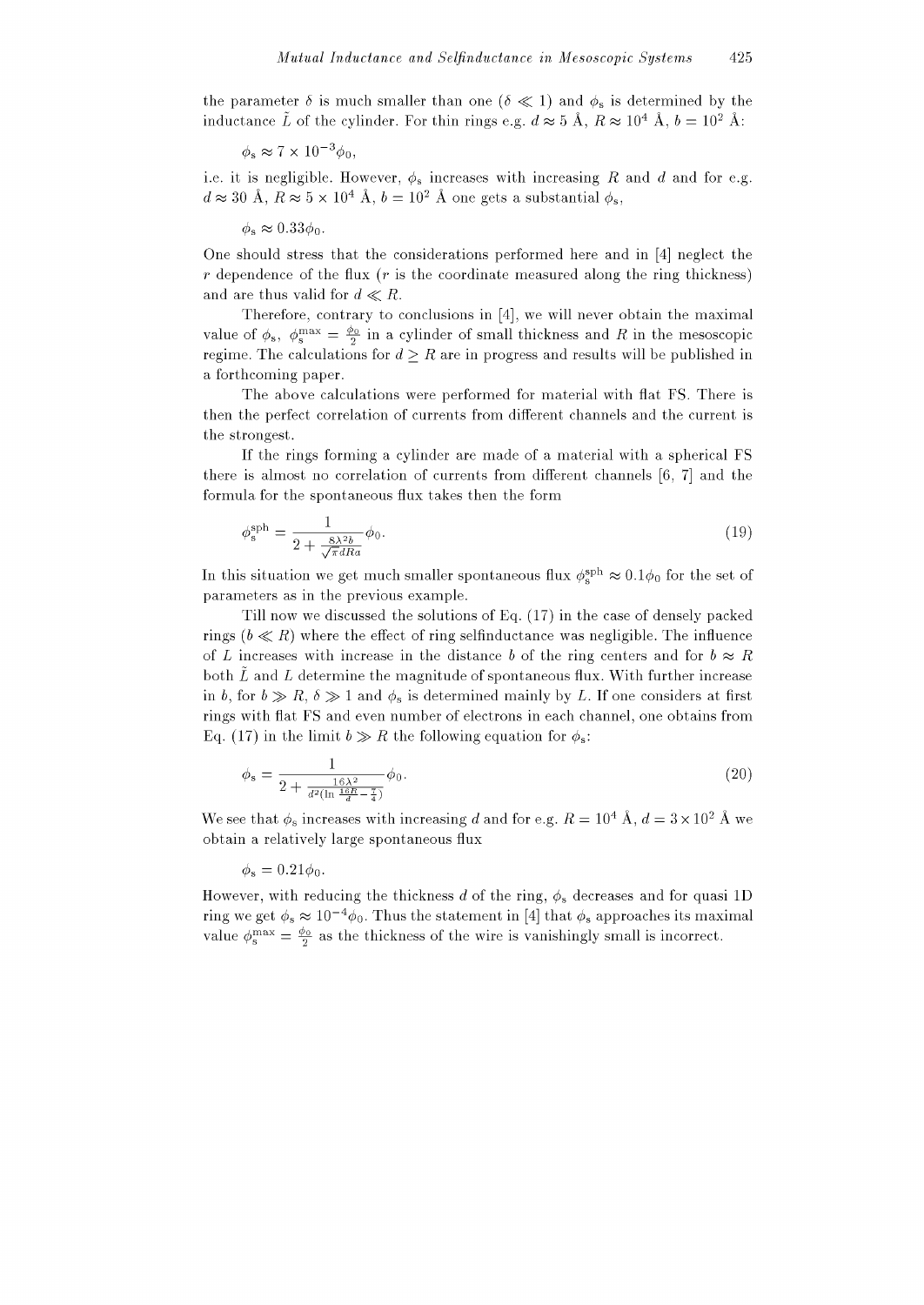If it were true then each atom, molecule or quasi 1D ring made e.g. by means of litography could expel the flux or produce the large spontaneous flux which is not the case. Although in principle the selfinductance L diverges as  $d \to 0$  it is only the limit in a mathematical sense and for the smallest realistic values of  $d$  and  $R$ in the mesoscopic regime L is finite and small. The product  $LI_0$  which matters is proportional to  $d^2(\ln \frac{16R}{d} - \frac{7}{4})$  and gives substantial values of  $\phi_s$  only for relatively thick rings. Thus the selfinductance of electrons from a single channel (i.e. in a quasi 1D ring) is unable to support the flux. Only the collective action of electrons from many different channels can lead to selfsustaining flux.

If the rings are made of a material with spherical FS one obtains in the limit  $b \gg R$  the following formula for the spontaneous flux  $\phi_{s}^{\text{sph}}$ :

$$
\phi_s^{\text{sph}} = \frac{1}{2 + \frac{8\sqrt{\pi}\lambda^2}{da(\ln\frac{16R}{d} - \frac{7}{4})}} \phi_0.
$$
\n
$$
(21)
$$

Comparing Eq.  $(20)$  with Eq.  $(21)$  we see again that

 $\phi^{\mathrm{sph}}_{\circ} < \phi_{\mathrm{s}},$ 

where  $\phi_s$  was calculated with flat FS. For FS intermediate between spherical and flat spontaneous flux will be intermediate between  $\phi_s^{\text{sph}}$  and  $\phi_s$ .

Till now we discussed rings and cylinders exhibiting a paramagnetic reaction to the external magnetic field. Let us investigate now a mesoscopic ring made of a material with flat FS when the number of electrons in each channel is odd [8]. Such ring reacts with a diamagnetic reaction to  $\phi_e$  ( $\phi_e < \frac{\phi_0}{2}$ ) and making use of Eq. (9) and (14) one obtains the following formula for  $\phi_I = LI$ :

$$
\phi_I = -\alpha \phi,\tag{22}
$$

where  $\alpha = (\frac{d}{\lambda})^2 \frac{\ln \frac{16R}{d} - \frac{7}{4}}{8}$ .

Inserting Eq. (22) into (10) we obtain the formula for the total flux  $\phi$  in the ring

$$
\phi = \frac{\phi_e}{1 + \alpha}.\tag{23}
$$

We see that we get a substantial screening of the external flux  $\phi_e$  if  $\alpha > 1$ , i.e. if the ring has many transverse channels.

For e.g.  $R = 10^4$  Å,  $d = 2 \times 10^2$  Å,  $\alpha = 0.34$  and

 $\phi = 0.75\phi_{\rm e}$ .

Increasing d to e.g.  $d = 3.2 \times 10^2$  Å we get  $\alpha = 0.78$  and  $\phi = 0.56\phi_e$  so we obtain a relatively large flux expulsion. However, for very thin, let us say quasi 1D ring,  $\alpha \ll 1, \phi \approx \phi_e$  and we can neglect the selfinductance effect. We can easily check that in the case of a ring with spherical FS exhibiting diamagnetic reaction to  $\phi_e$ the flux expulsion is much smaller than in the former case.

The calculations of flux expulsion can be extended to the case of mesoscopic cylinder made of a set of rings exhibiting a diamagnetic reaction to  $\phi_e$ .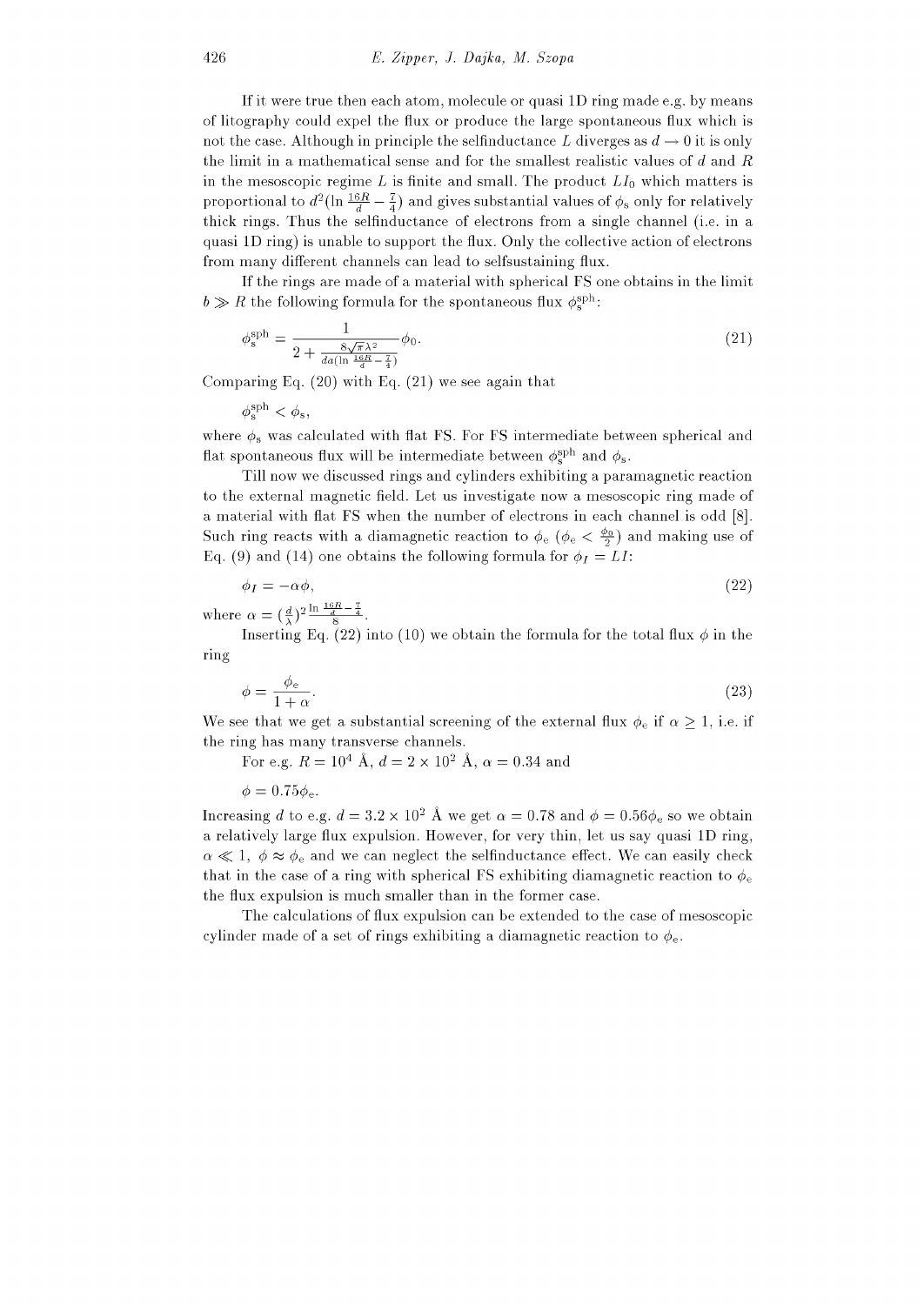Making use of Eqs.  $(10)$ ,  $(12)$  and  $(9)$  one obtains for total flux in the system

$$
\phi = \frac{\phi_e}{1 + \alpha_c},\tag{24}
$$

where

$$
\alpha_c = \frac{\pi d^2 R}{8\lambda^2 b} \left[ 1 + \frac{b(\ln \frac{16R}{d} - \frac{7}{4})}{\pi R} \right]
$$

The flux expulsion increases with increase in the thickness d of the rings and with decrease in the distance b of the ring centers. Assuming e.g.  $d = 35 \text{ Å}, b = 10^2 \text{ Å},$  $R = 10^4$  Å one gets

 $\phi = 0.59 \phi_{\rm e}$ .

## 5. Conclusions

In macroscopic systems magnetostatic interaction is known to be small [9]. however in mesoscopic systems this interaction, giving the internal magnetic flux, can be important because magnetic flux has a very dramatic effect on such systems leading e.g. to persistent currents.

The system of two magnetically coupled quasi one-dimensional rings can, at zero temperature, exhibit different spontaneous flux solutions in the first period of the current-flux characteristics provided at least one of the rings has an even number of electrons. The existence of higher realizations is very unlikely and depends on the values of coupling constants.

To obtain the spontaneous flux solutions in real systems one needs many interacting entities. We have discussed the role played by the mutual interaction of currents in the multichannel system and have shown that when taken in the SMFA it leads to selfinductance terms in the Hamiltonian producing an internal magnetic flux. Let us notice the minus sign in Eq.  $(6)$  which is pertinent for the interaction of persistent currents in microscopic and mesoscopic systems. The sign plus in Eq.  $(6)$  would be used for the interaction of dissipative currents where the energy should be supplied from the outside to maintain the current [5].

In the case of a cylinder made of set of stacked rings we should take into account both the selfinductance of each single ring  $(L)$  and that of a cylinder  $(L)$ and the general formula for  $\phi_s$  contains both terms. However, when the rings are densely packed  $(b < R)$ , the formula for  $\phi_s$  is determined mainly by  $\tilde{L}$ . It justifies the approximation used by us in the earlier papers  $[2, 7]$  in which we neglected the ring selfinductance. If we increase the distance  $b$  between the rings forming a cylinder, the ring selfinductance becomes important and for  $b \gg R$ , L determines the magnitude of  $\phi_s$ . The rings are then so far apart that  $\tilde{L}$  coming from the mutual interaction of different rings is negligible.